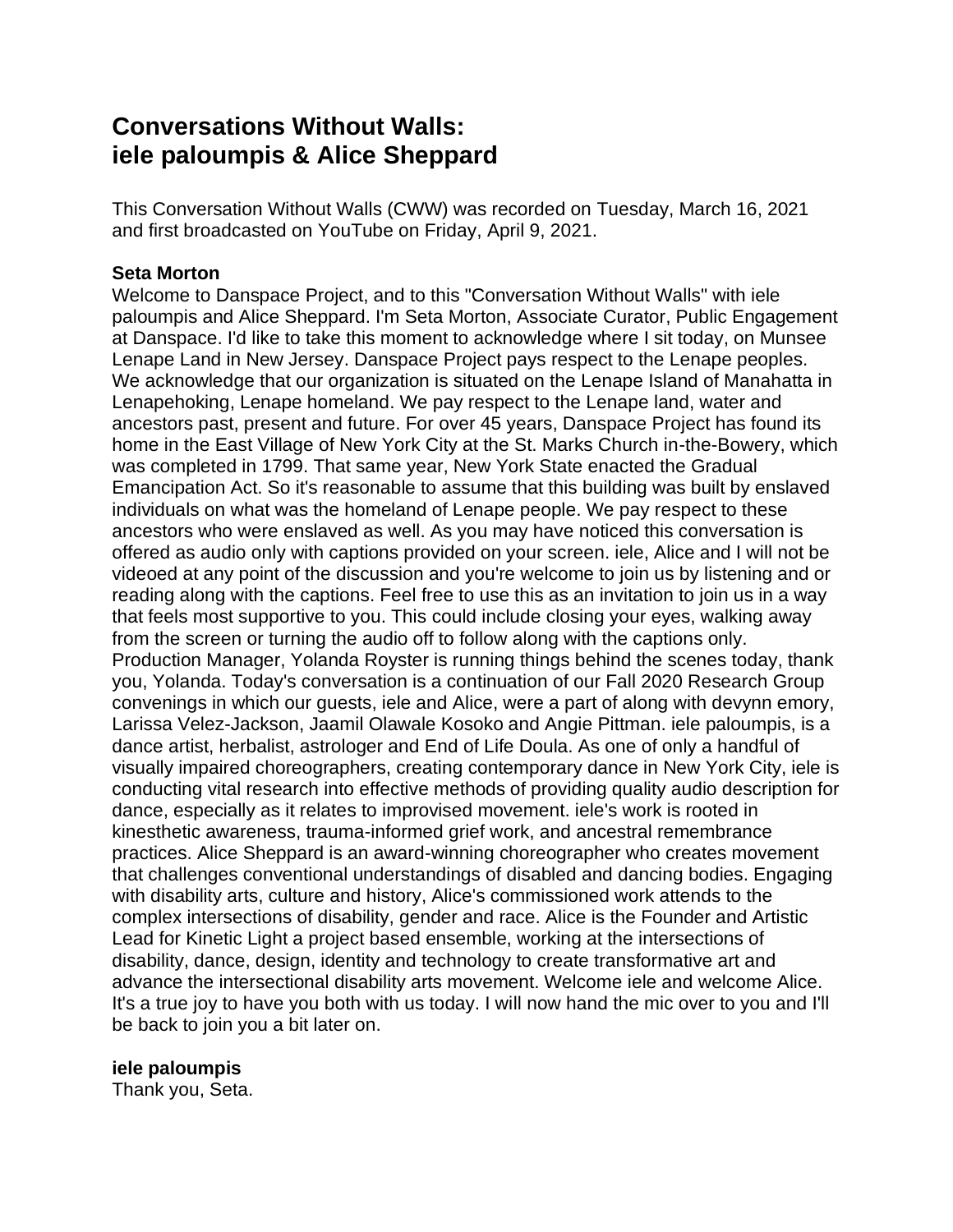# **Alice Sheppard**

Thank you Seta. Good morning.

## **iele paloumpis**

Good morning, good morning Alice so nice to hear you. Yeah.

#### **Alice Sheppard**

I'm pretty excited to go on a walk together.

# **iele paloumpis**

Me too.

# **Alice Sheppard**

I'm kind of nervous about what we'll discover where we'll go but also eager for the journey. Hey, it's morning.

#### **iele paloumpis**

I know, I know. I'm ready, I'm ready.

**Alice Sheppard**

All right.

#### **iele paloumpis**

Yeah, where?--Yeah Okay. We'll get there, we'll get there together. Where, do we feel like we want to meet today? Like in our sort of imaginative space, that imaginal realm that we like to meet on since we're in different places in the world. Where are we imagining today?

#### **Alice Sheppard**

I have two possible spaces that I would like to be in. I would like to be back home in New York back in my neighborhood in the East Village. But also I would like to be on the beach. Do you have a preference?

#### **iele paloumpis**

I think that I would really love to be on the beach because I am in New York City and have been in New York City throughout the whole past year. It's been a hard year for so many of us. So it would be nice to be somewhere maybe by the water yeah.

#### **Alice Sheppard**

Okay then let's put down a path. We're gonna roll out some of that fabric so that my wheels can go down the sand and step slowly off the walkway onto the beach and start there.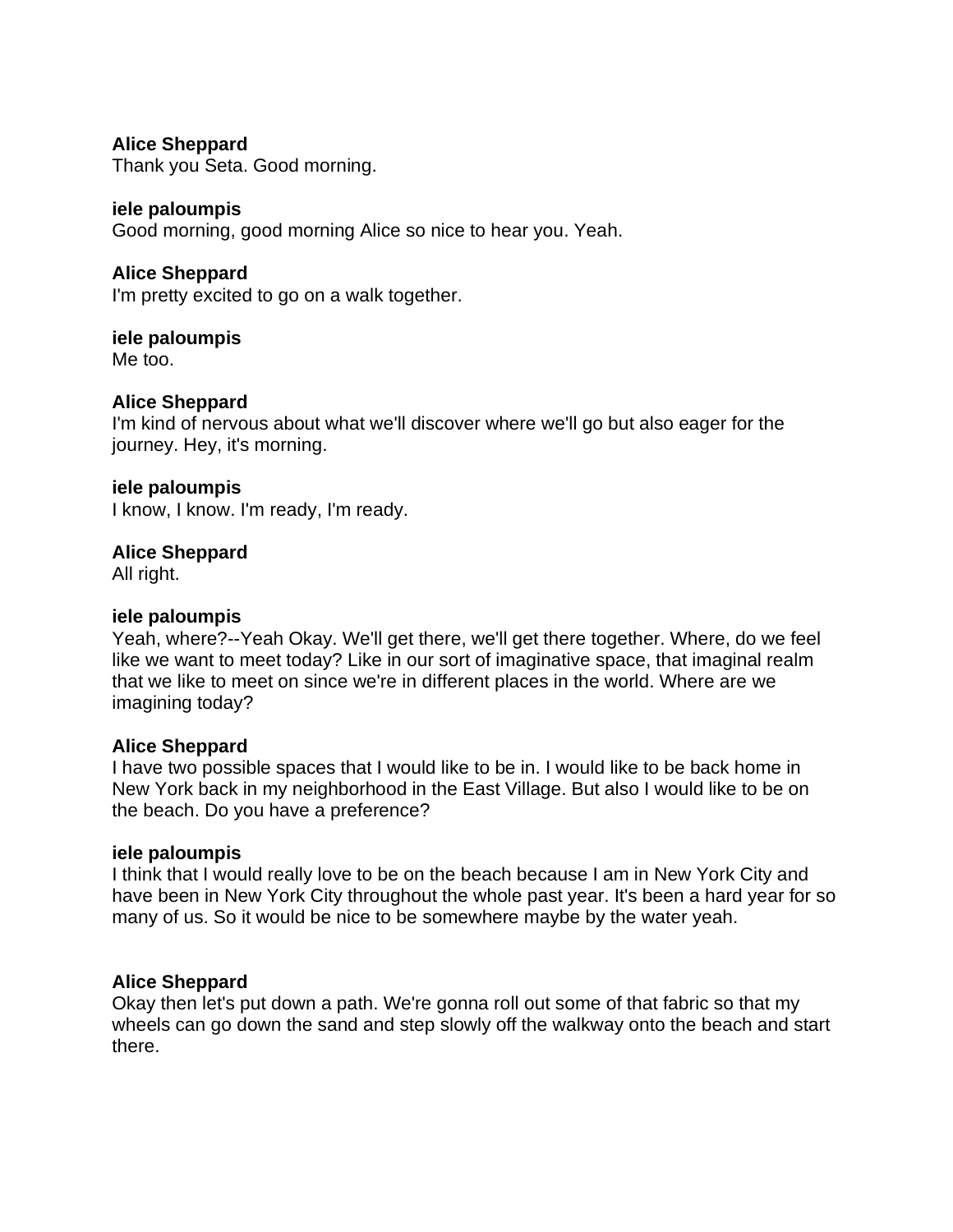#### **iele paloumpis**

Mmm, yeah. I feel like as I'm imagining it I can feel the sensation of being on that sort of sandy fabric under my feet, my bare feet and I have my cane with me and sort of like feeling the different textures of my cane as I'm allowing us to kind of be led down the beach Yeah.

## **Alice Sheppard**

Yeah. I am recognizing the weight of my wheels which are not fully supported by the fabric. So I'm a little sunk into the sand.

## **iele paloumpis**

Mmhmm Yeah, I know what you mean. Yeah I always feel the... I love being by the water but the sand is always a complicated thing for me too with like the sinking of the sand it kind of can really throw my balance off and it's like a little bit of a wild ride of walking, but I'm ready.

[Alice and iele laugh]

# **Alice Sheppard**

All right. I love that! The wild ride, you know walking is supposed to be so neutral?

**iele paloumpis** Mmmm

#### **Alice Sheppard**

and the just calling out the wild ride of it.

# **iele paloumpis**

Absolutely.

# **Alice Sheppard**

I think is a great place to start.

#### **iele paloumpis**

Absolutely. Yeah. Yeah I have so many things I could say about that but I'm curious. I mean, yeah.

#### **Alice Sheppard**

Let's start.

#### **iele paloumpis**

Okay, yeah, I mean, I'm just, yeah. Anytime I navigate anywhere, just the things that my body has to become aware of in order to get from point A to point B and sort of like to make sure that can happen safely and I can, travel confidently. It's just, there's a long sort of laundry list of things to consider. My ears have to be in practice and I will say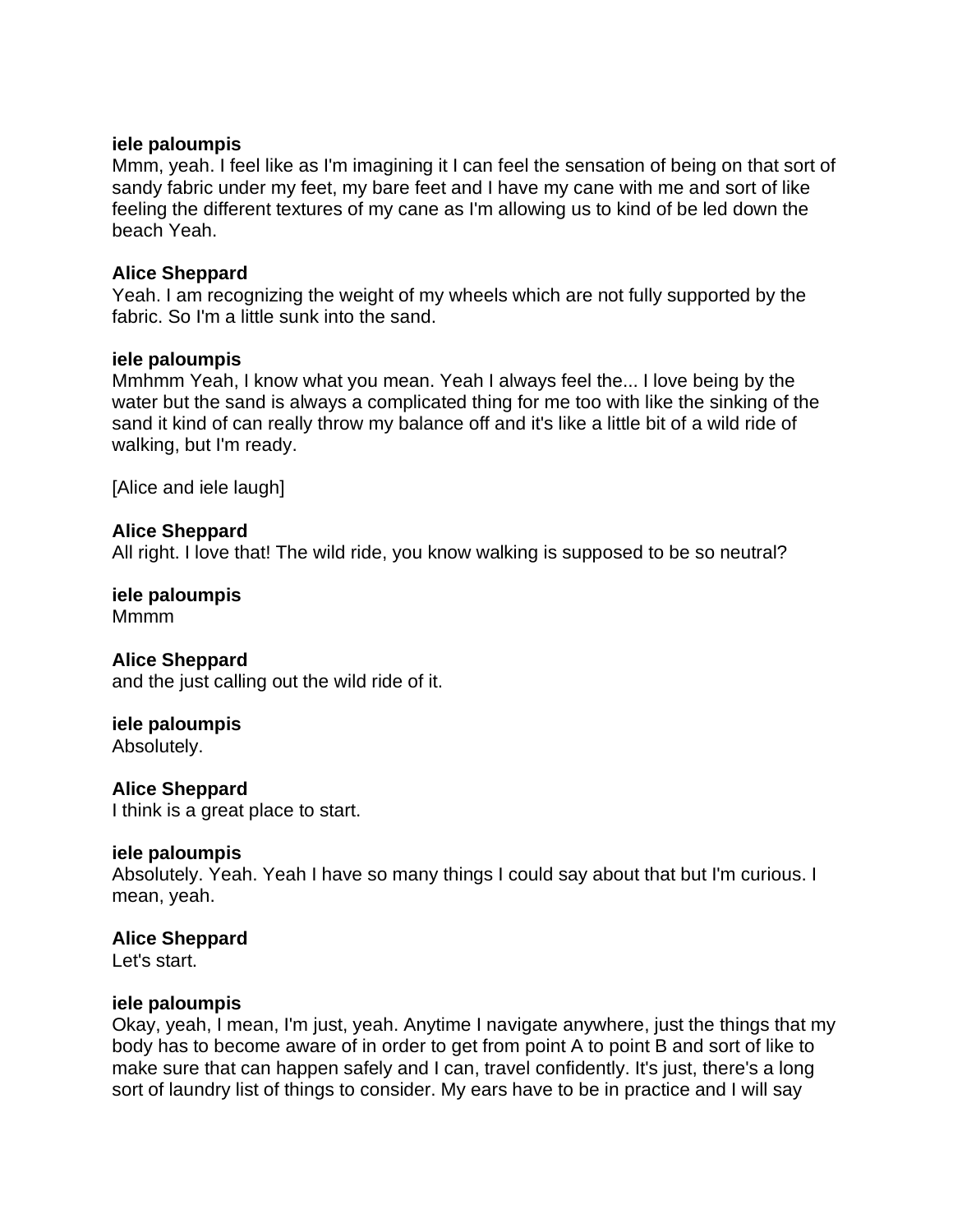that, during this pandemic time my ears have been, I would say less practiced of being out in public spaces to kind of have that like 360 degree radius of sound and being able to better orient myself in space so that's one thing. And surfaces are always important. I would say that, I often prefer a smooth surface, but as long as there's nothing that's gonna kind of jar or surprise me. And also as long as the main thing honestly, it's like I can navigate any surface. It's actually often the people [iele giggles] that are unaware of, [Alice giggles] I know you know it's like you know the people who are unaware of me trying to navigate a space and the extra effort that it takes and making sure that I have the amount of space that I need is always a huge negotiation and just, yeah, often just a lack of awareness that can cause some problems. [iele laughs]. So yeah, I'll start there.

## **Alice Sheppard**

So I'm going to do, I'm gonna make an adjustment for us. I am going to intentionally broaden the fabric that we're on. Because, you know, they never imagined that, it's hard enough to imagine that there'd be one wheelchair user but they never imagined that I would come with a friend

**iele paloumpis** Right

**Alice Sheppard** and the friend might also need space.

**iele paloumpis** ...want a smooth surface. Yeah. Right.

**iele paloumpis** I know. I know.

**Alice Sheppard** Let's do this. So let's like broaden the fabric that we're on

**iele paloumpis** Mmmm mmhmm

**Alice Sheppard** until we have space.

#### **iele paloumpis** Yeah. Yeah

#### **Alice Sheppard**

Really, really have the space. It's so rare to actually be able to say, "I'm comfortable" in this space right now, "I have enough space." There is room for me which is different from saying, I have enough space. I'm gonna say there is room for me.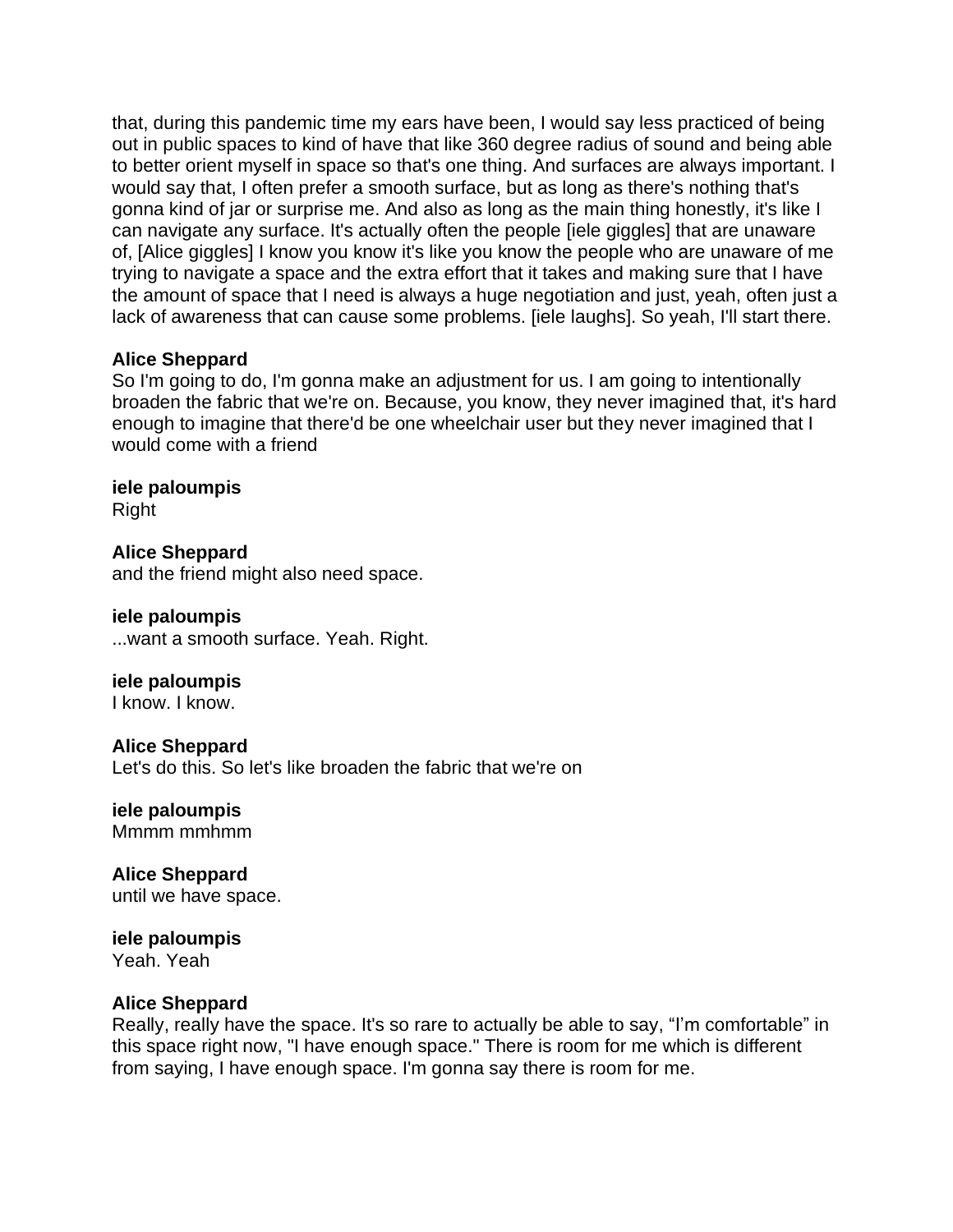# **iele paloumpis**

Mmm mmhmm

## **iele paloumpis**

Room for us. Room for us together, which is rare. [iele giggles] Yeah.Yeah.

# **Alice Sheppard**

Yeah.

## **iele paloumpis**

And for you, you had mentioned that your wheels sink into the fabric on the beach is that like a pleasant experience for you or is that does that make it more challenging? 'Cause I'm wondering if we can change the fabric can we change it in other ways too? Like if it's needed?

[iele and Alice laughing]

# **Alice Sheppard**

Yeah! Let's—I mean, we're making our world, slowly. Let's change the fabric so it's a little bit more resistant, so that I don't sink quite as much.

## **iele paloumpis**

Yeah, I think my feet would like that too. Great.

# **Alice Sheppard**

Okay. Cool. Done.

# **iele paloumpis**

But, do you have a sense of what kind of weather we're in or like sort of like what the day is, what the morning is like?

#### **Alice Sheppard**

I am flipping backwards and forwards between it being windy and somewhat Northern California which is where I am or have it be a warmer beach which is where I kind of...

**iele paloumpis** want to be?

# **Alice Sheppard**

Yeah

[iele and Alice laugh]

# **iele paloumpis**

Right, yeah. I think we can go, we can maybe meet in the middle. I like the idea of feeling like a cool breeze but also the warm sun. And oftentimes I like to, the breeze can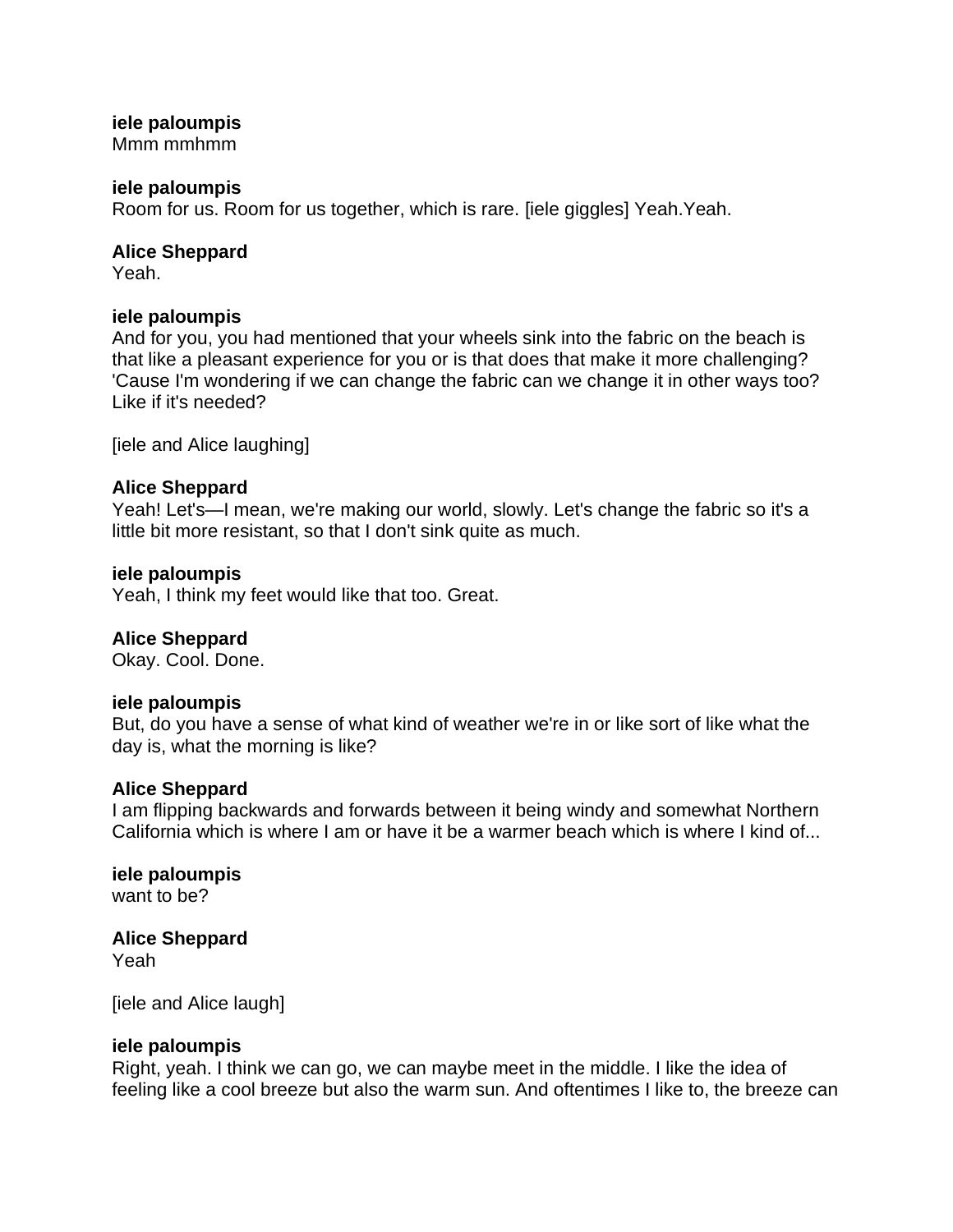sometimes help to orient me in certain ways, like I can hear the water and then I can also sort of like hear the direction that the breeze is going and so that feels pleasant to me.

## **Alice Sheppard**

I love it, I love it. Are we walking already?

#### **iele paloumpis**

I think so. I think we're ready. I think we're moving.

## **Alice Sheppard**

Yeah, I feel that. So I am interested, both of us, as dancers have access to the experience or the idea of a walk in a dance space. But I think it's sort of resonant differently for both of us. And so I'm curious about what is a walk on stage for you?

#### **iele paloumpis**

Yeah I mean, the walk on stage is huge for me because, I have to, it takes time to really understand fully what the depth and the parameters of the space is. Like, sort of like what to start to have that muscle memory of this is how far apart things are in the space, this is the actual sort of like expanse of the dancing area that I have to move on. This is my proximity from audience members or from the other people that I'm dancing with. Like all of that kind of stuff that. You know, I think sighted people might take for granted but that is, could be a real safety issue for me, in making sure that I'm, you know taking up the space that I need but also that I am, keeping myself and other people safe through, you know being able to dance it as big and expansively as I want to dance, but feel confident in doing that, that something's not gonna jump out. And one of the things that I am constantly having to advocate for within dance venues is like having like extra time in the space to do that, like very clear spacing and marking of the space because the time it takes to space things out is just longer and different because it really is like getting to know the space in this very particular way.

#### **Alice Sheppard**

Yeah.

# **iele paloumpis**

Yeah. How about you?

#### **Alice Sheppard**

I was gonna start somewhere else but I want to also maybe join with you at the notion of spacing. On tour, in a new space, I do spend time spacing, but which for me one of the things I do is, I test the floor, for, I mean even when it's just a plain and quote-unquote "empty Marley stage," I test the floor intimately so that I can find its unevennesses.

# **iele paloumpis**

Definitely.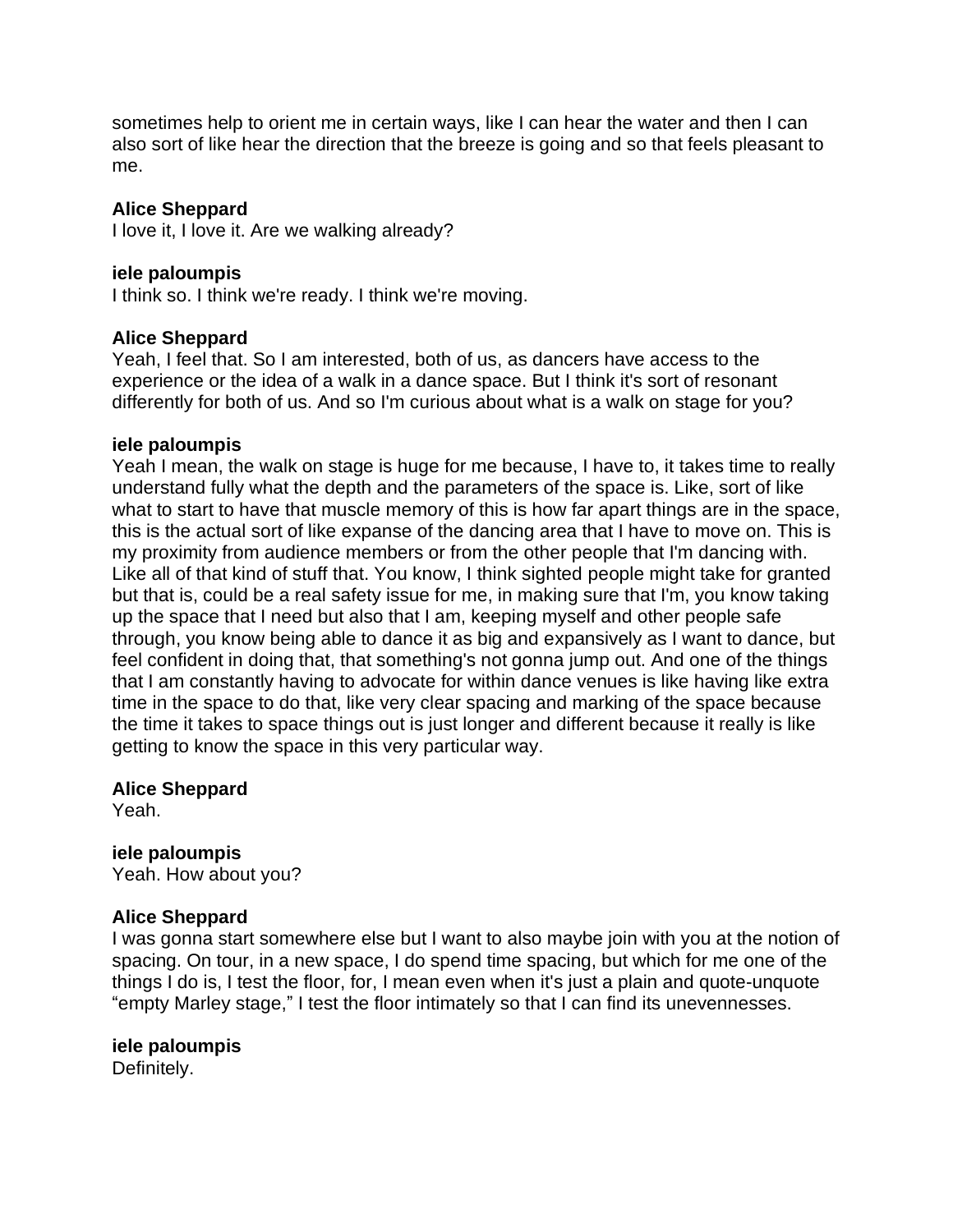## **Alice Sheppard**

Because if I'm walking around or rolling around and I need to be still, I do not need the floor to be uneven in a way that it's gonna throw off my precision.

## **iele paloumpis**

Absolutely, yeah that resonates for me too yeah. The texture of the floor gives us so much information for me and also, I mean, I had the experience of like, being in spaces that are sometimes performing in spaces or rehearsing in spaces that are, you know less than ideal in terms of being like a very old wood floor and there can be all kinds of splinters and gaps in the floor and, you know stuff that's like really dangerous if you don't know, like so we have to kind of like, it's not just like, it's like feeling the floor for those places to make sure that we know that they're there fully. Yeah totally.

## **Alice Sheppard**

But also measuring the floor, depending on how thick the Marley is or what they've used to create the sprung floor, I need to know how far do I go on one push?

## **iele paloumpis**

Mmmm. Yup.

## **Alice Sheppard**

You know like when I strike my wheels, I need to know, is that five pushes or one push to get to somewhere. When I pull, how far am I gonna go? How far am I gonna roll? How much force do I have to use in order to be in the right place, at the right time, without it looking like this constant…So I kind of pride myself, I suppose, on being part of my technical vocabulary of being having a float that I can choose whether or not I make my wheels visible to you as an audience member, whether or not I'm holding on them so that you notice what I'm doing or whether or not I just kind of appear to glide. That's a choreographic and artistic choice for me but there's a higher prep work that has to go underneath that and checking the floor, checking the floor is that is part of that, you know that wouldn't be the first time that someone has left something they didn't even realize could puncture your tire.

#### **iele paloumpis**

Right. Totally. No, I know, I mean, that's that's the thing too. It's like, I've been interested in working with audiences, I mean, prior to the pandemic, in like a sort of up close and personal way like that proximity for me being in like a non-traditional sort of like, you know seating arrangement is something that I was definitely working with prior to the pandemic and, you know but one thing that we had to be very, you know just like aware of like was sort of like, you know just letting the audience become more mindful of like how they just are also taking care of us. Like as the performers dancing very closely to them that like, you know their bags are under their chairs that like they're not like necessarily like sprawling in ways that like are not necessary, you know like this kind of thing that there's like some sort of shared awareness 'cause we were very much using the sort of audience arrangement as a pretty clear guide. Like for me, being able to hear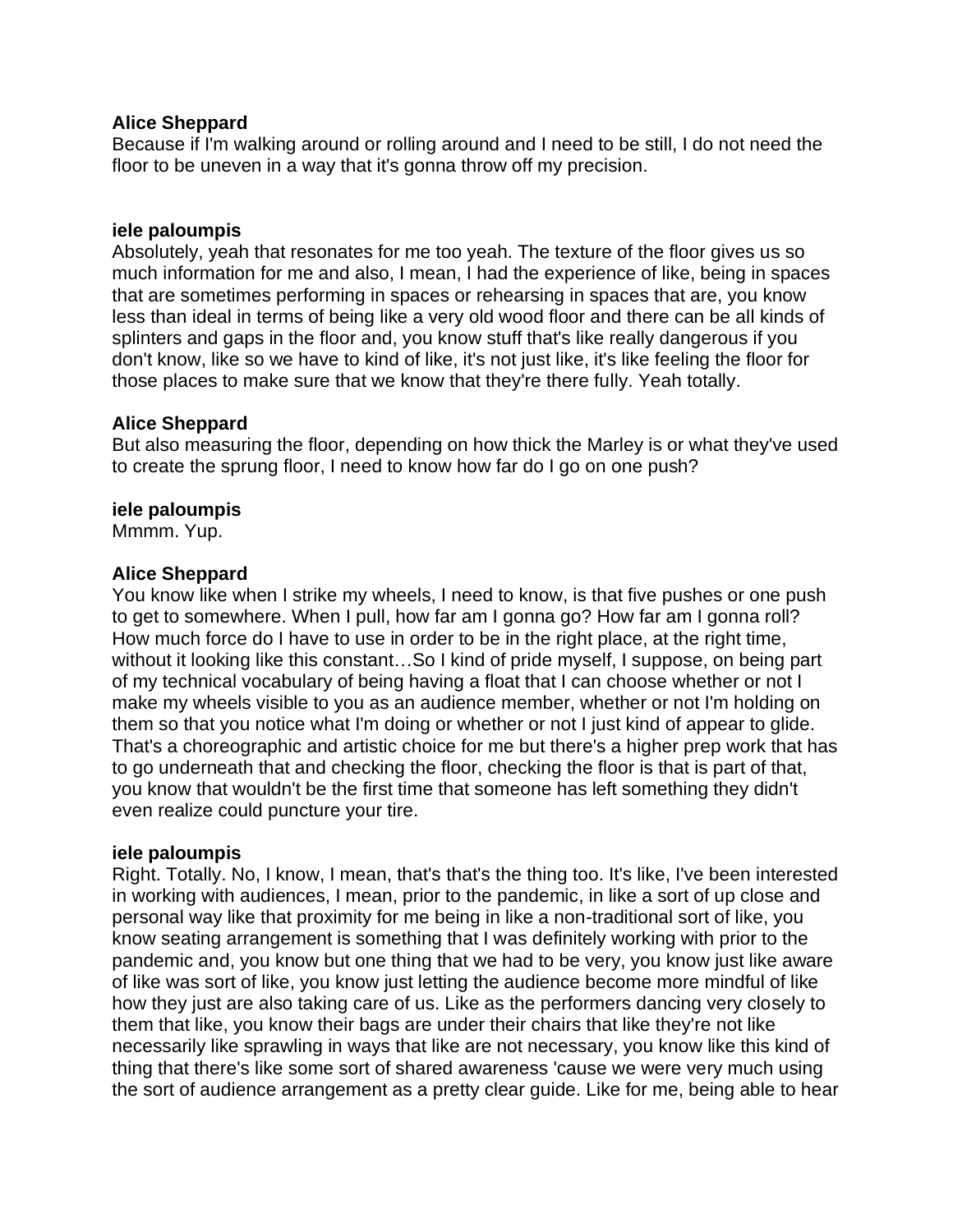people in their seats up close, gives me so much information about, where I am in space and sort of like an intimate performance experience. But there's also, for me, a level of risk there. You know?

#### **Alice Sheppard**

I actually think this is part of one of the things that I've been trying to figure out. I don't have a way forward yet or a way forward yet...into it but I want to be able to craft the invitation to audiences differently. I think, you know, when in the days when there was a show, and there will be again, you know part of the question is when does the performance begin? Right and so access begins I think at the moment that I decide that I wanna make a work. And that's where, that's where we start, that's what's important but I don't know that it is reciprocated. Right, I spend a lot of my time deciding when or where to make an invitation and how made the invitation and how to make the invitation accessible and I care about an audience experience.

#### **iele paloumpis**

Absolutely.

#### **Alice Sheppard**

But I think audiences come with the idea that they're consumers, not carers.

#### **iele paloumpis**

Yeah. Yeah.

# **Alice Sheppard**

There's something inactive in the word audience itself, it relegates the audience to a listener to someone who's not active listening they're just kind of consuming. And so, I want there to be a way to frame even when I am actively using a proscenium and the fourth wall is the fourth wall, you know I'm like I'm not getting out there, you're not coming in here, let's keep it that way. But how do they care for us on stage without it being this projection of non-disabled audience fear for us or fear about the wellbeing or...

#### **iele paloumpis**

Yeah, totally, totally. Yeah...

#### **Alice Sheppard**

I mean just to -- in imagination for a second, the work that I'm currently rehearsing is aerial and you were there at the very, you were there at the very beginning.

#### **iele paloumpis**

Yeah, yeah, definitely.

# **Alice Sheppard**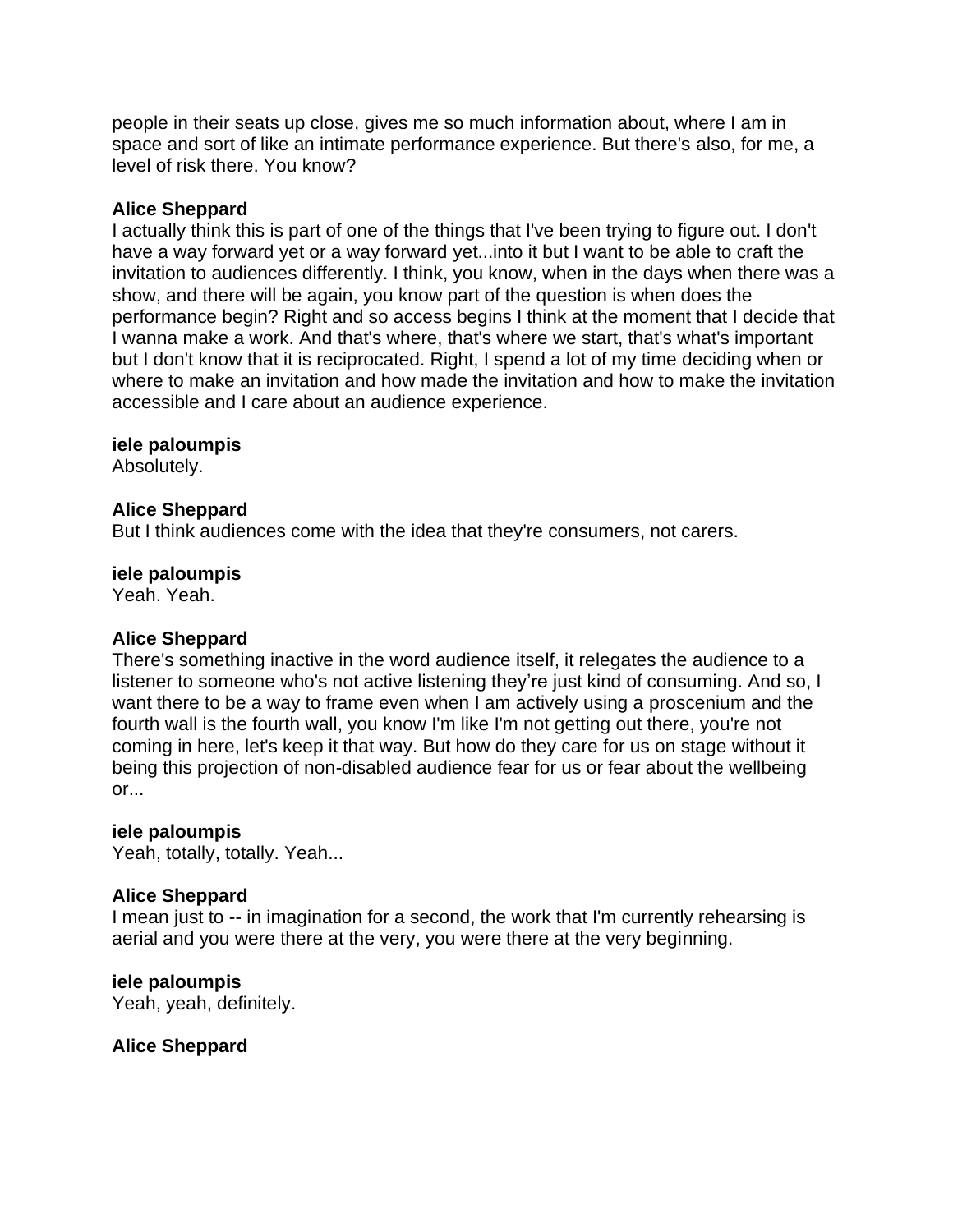But like I think the thing I'm struggling with is audiences go from, oh I was so worried for your safety, to, as a disabled person that was definitely worried for your safety, should you be doing that? To, Oh my gosh, it's all, "Wow!" So we pass from fear to spectacle.

#### **iele paloumpis**

Right. Right.

## **Alice Sheppard**

There should be care in there.

#### **iele paloumpis**

Absolutely, absolutely. Yeah, I remember the experiencing of witnessing you all in that work in progress showing. The feeling that I had was neither of those things. I mean, I felt like very clear that I was like that, I don't know. It wasn't, I was enthralled. There was like a sense of like excitement, like about the... I did feel through like hearing the sound of your bodies and your chairs, you know hitting the floor and sort of buoyantly, springing back up into the air like this level of, you know I don't know what the word is. It's not exactly risk but it does feel like, I don't know, I'm not, I don't know, I'm not, I'm having a hard time finding the word but like something that sort of like puts you at the edge of your seat, you know like this kind of, sort of like feeling, feeling, enthralled by what could happen but it wasn't a sense of like worry or even like for me like spectacle, like I felt very clear the whole time. I was like, Alice definitely knows what she's doing. I was like, I can't imagine myself ever doing any of this like, it's very, like, we've talked about my own personal fear of heights before, but that's my own thing…

[Alice and iele laughing]

#### **iele paloumpis**

…but for you it was like in witnessing you, it was like clear like the level of like, I don't know, like the sort of like architecture of it, the clear like to technology component of it like sort of like, that was just, I mean that was actually part of what I feel like was so compelling to me, was sort of like also you all, I think that that was like a way that you all also invited us in was that, you shared a bit about that technology piece like sort of like in the opening, I believe. And I feel like having an insight into the complexities of sort of like, how you all were building this together and the history and the context, you know I think it added to my experience for sure and it brought me in a very particular way.

#### **Alice Sheppard**

Thank you, I remember that. It's that question of care for me though?

#### **iele paloumpis**

Yeah. Right, right.

#### **Alice Sheppard**

…in performance, like not like care. Like how can an audience member care for the performer?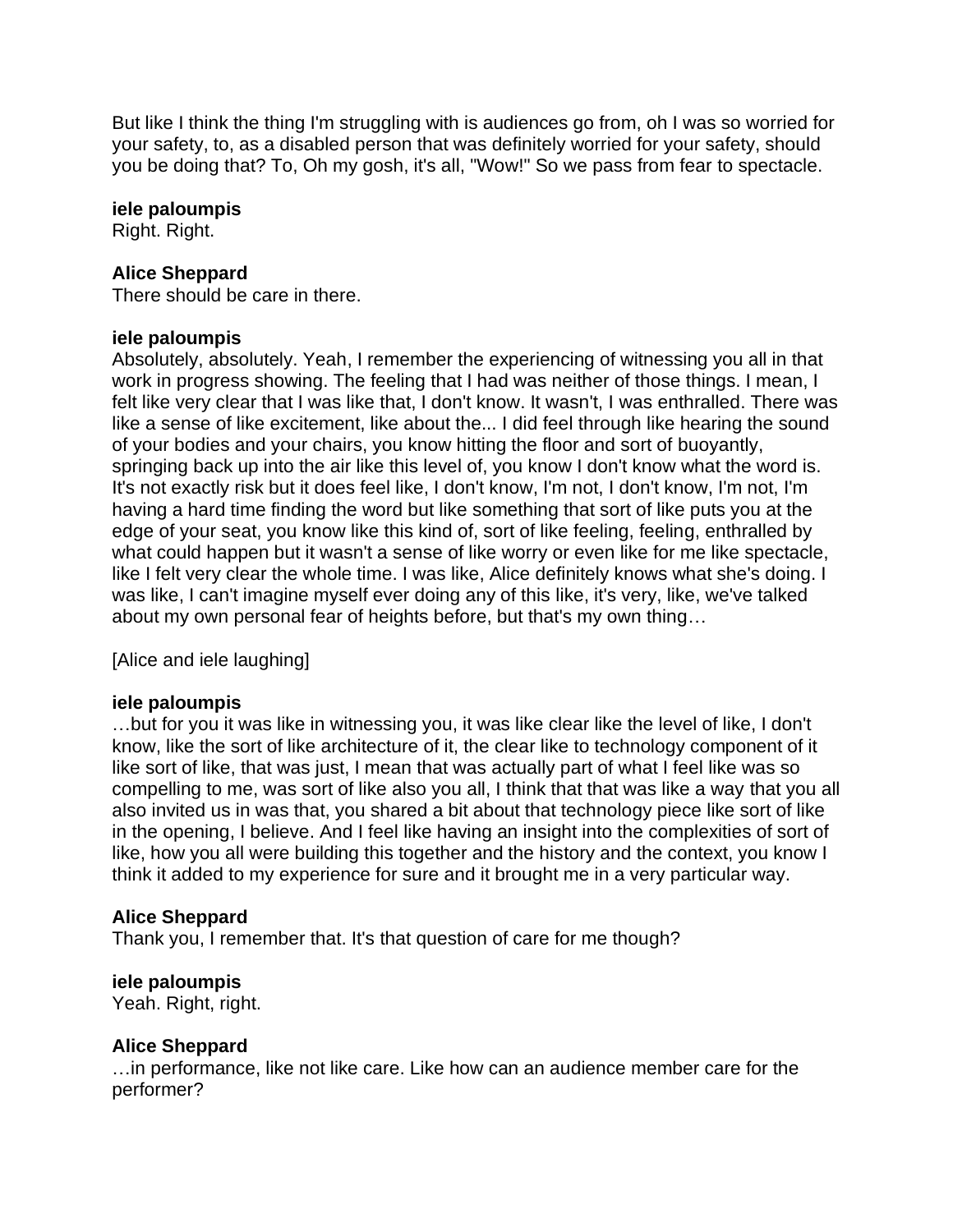## **iele paloumpis**

Mmhm, mmhm. Right. Yeah.

## **Alice Sheppard**

That's part of access work. That's part of performance, that's part of setting things.

## **iele paloumpis**

Mmm Mmhm. Yeah, yeah. 'Cause I remember like in my own practice with the cast that I was working with before we spent a lot, like you said, like we spend an incredible amount of time thinking about ways that we want to make sure that we're not only caring for each other but also deeply caring for the audience. Like that was a huge part of our conversation throughout, how to invite people in but also how to make people feel cared for that was a huge piece in part because we were constructing something that was going to be participatory in the sense that I don't -- I think that because of the way that we had arranged the seating and that it was this thing that we were moving so close to people and in some cases, asking for permission to touch people back then that we were engaging in consensual, you know touch practices with willing participants, there was, you know people always had -- part of that care was in that consensual asking permission process but, I think it also maybe heightened people's awareness that they were all potential participants like sort of participants in this way and that like interactive way that. And that, yeah, and I feel like something about, for me anyway, it's like it can be sort of like, breaking that wall and sort of like, you know directly addressing an audience member or speaking to them even if it's like something very simple like asking for some consent if they would like to receive touch or if they'd like to engage in a particular kind of way. I do think like demonstrates certainly our care for them but I think I hope that I had as well was that would be a sort of reciprocal share that there was this sort of feeling of like, we're kind of all in this together. But I wonder about that. I do wonder about that in like a proscenium space. like you're talking like about like, how do you, how do you, how has that created, you know in this way where audiences are very trained that it's fine to just be sitting in the dark being passive consumers and, you know being engaged or disengaged and that's they paid their money they come, they go, they leave.

# **Alice Sheppard**

[Alice laughs] Yeah...Yeah, yeah, yeah. I think part of that practice for me — and here, I'm just going to maybe stop us for a second and can we turn and face the ocean and do sort of do a moment of pausing and this sort of thinking.

#### **iele paloumpis**

Please. Yeah.

# **Alice Sheppard**

Yeah I am, I love the idea of an audience member actively caring for the artist and the artist caring for the audience as part of access, as part of performance, as part of disability culture. You know I think that these things wouldn't have to be, disability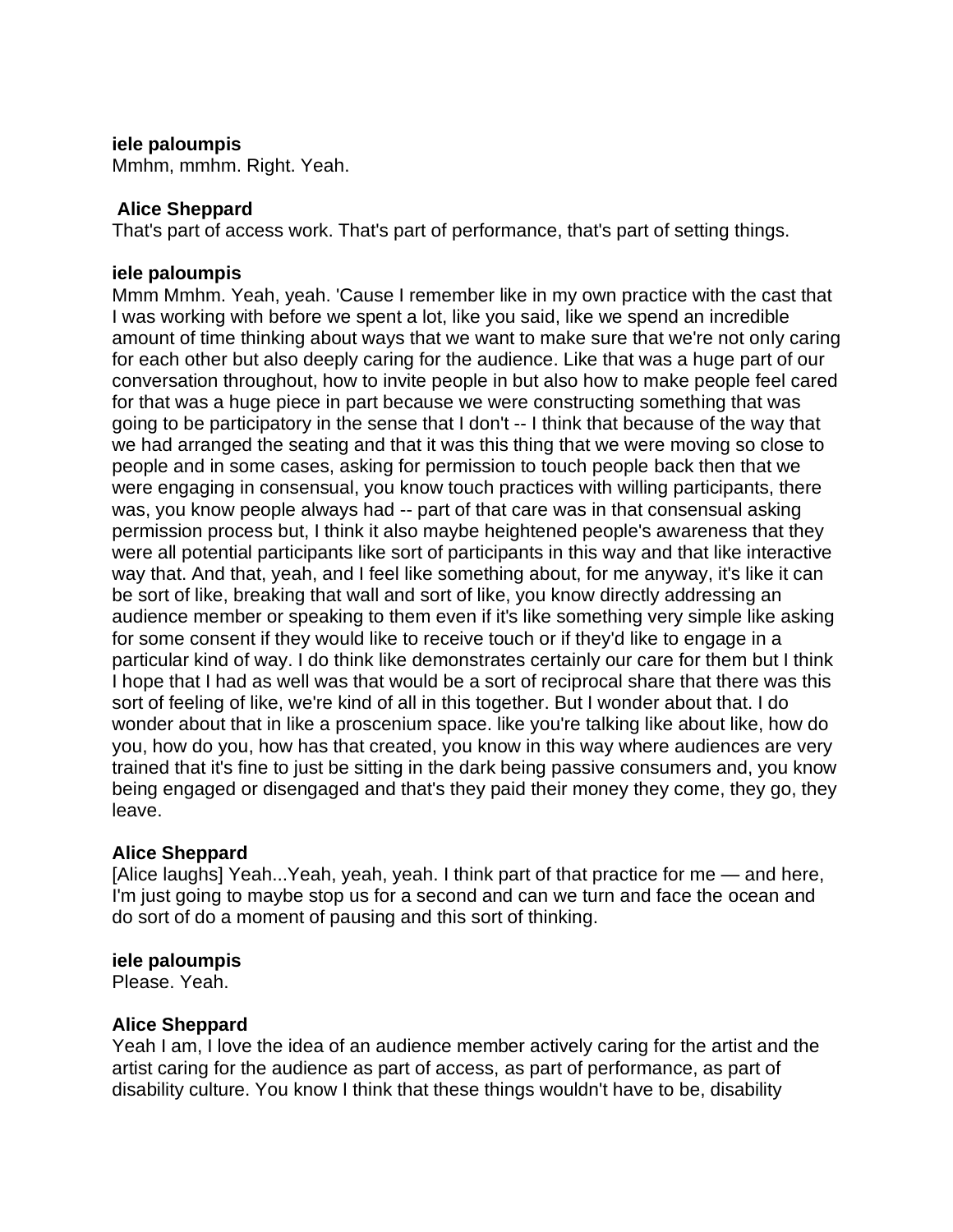culture, I mean you could do it in any way, we wouldn't have to…but I think for me, they are the some of the anchor points in disability culture. And when I look at -- and I experience a show that is constructed in that way, I know I can, I will leave transformed. No matter, even if I don't like what I'm seeing or even if it doesn't land well or settle, "like" is such a limited word in some ways you know but I know that I will leave transformed. And that seems to me to be important to recognize this kind of care. Wanna take it back to the idea of walking for second if I can. I am in a moment where I think one of the things I'm wrestling with is nuance. I mean, the it's coming from a reactive place, the idea that disability and thus sort of secondarily disabled people aren't nuanced. It's like, you know I try and construct my performance worlds that are internally legible. That don't react to external non-disabled world imaginings or fears or, and so one of the things I've been looking at is nuance. How...how to really... Surface for other folks, the nuances of our culture. You know, the moments that are not inside jokes, but moments of... you would only know it if you knew it, even if you were us or.. ...to deepen this, to archive it, to renew it, to rebirth it to identify it, to remember it. You know, no matter what the work is actually about for me internally, there's an act of, love, recognition, inquiry, about disability and disability culture and a disabled world, and how to, you know? Yeah, I guess, they are acts of love in some way.

#### **iele paloumpis**

Yeah. Yeah. I think everyone desires nuance and like sort of like to be able to be perceived and witnessed and to become, I don't know complexly legible, or sort of, you know like something that is able to be shared potentially, but also, I mean, for me, like part of the complexity and the nuances, like part of the I guess the things that I could maybe call the mystery or sort of like something that is not able to be fully, fully ever known, fully and completely and that's maybe part of some of the magic of dance, I think as well. But yeah, I love this...or I strive and I love this idea of a kind of a deep witnessing attentiveness coming from a care and a loving place of being together in a space and holding that space together as performers and audience alike that we're kind of co-creating the space so that it can be nuanced and complex, and create space for the magic to kind of unfold too. That's a rare space. I would say that's a rare space but a beautiful one to imagine always.

# **Alice Sheppard**

Getting cold to set us going again. It's so interesting. I am actually not moving but I have this fictive frame that we've been in for imaginative space. And as we are talking, I am reaching down to start my wheels, to start pushing on them, to feel my hand on that kind of, the anchoring, reorienting, my body is moving or wanting to move in space even though I'm sitting still on and like breathing down a microphone. Right, right. But my hands are like striking my wheels and getting ready to go. And this kind of conversation is calling forth movement for me.

#### **iele paloumpis**

It's funny because as I've been imagining walking together, I've definitely been imagining that you're on my right side. I don't know if you're, if you have a sense of that, but I've been imagining that you're to my right. I think that's because I often prefer to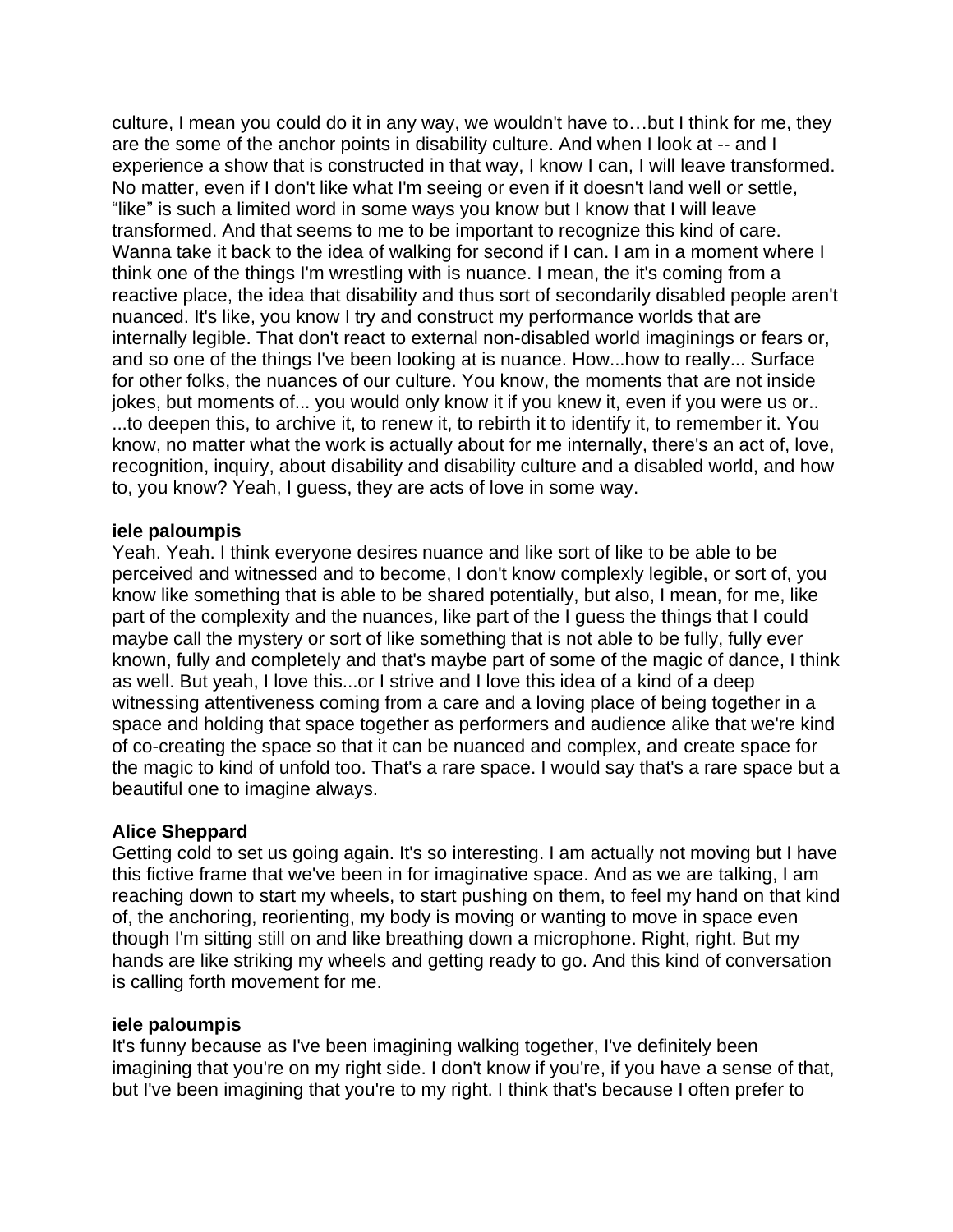have people to my right side. And so yeah, I've been sort of like imagining this kind of orientation to you on my right. Like to what I imagined hearing your chair on the fabric sounds like, and these different adjustments as well as the ocean and the breeze. Yeah, it's interesting.

# **Alice Sheppard**

I'm glad I'm on your right. I had you on my left.

#### **iele paloumpis**

Oh great, so we are in alignment.

[iele and Alice laugh]

**iele paloumpis** Good.

## **Alice Sheppard**

And yeah, I had you on my left and the ocean was also on my left. So yeah.

#### **iele paloumpis**

Mmm mmhmm [

#### **Alice Sheppard**

Yeah. I know that, we should possibly begin to think about how we conclude our walk together and you know, beginning to sort of invite Seta back and reflect on where we've been and what we've been thinking about. But I wanna just also just take one last moment to think about that act of walking, you know the Postmodern Dance Movement, so valorizes that.

#### **iele paloumpis**

I know. Yup.

#### **Alice Sheppard**

And so I, you know I've been thinking about legacy in as far as, you know, this walk that we're on is-- I place that in this kind of legacy of walking as a... As a... sort of modern dance pursuit, we have paid so much attention to movement that this in many ways could be read as a dance.

#### **iele paloumpis**

Absolutely.

#### **Alice Sheppard**

And, but I also want to recognize a kind of anxiety about walking as a fundamental anchor to modern dance, because of the way in which walking registers in the world,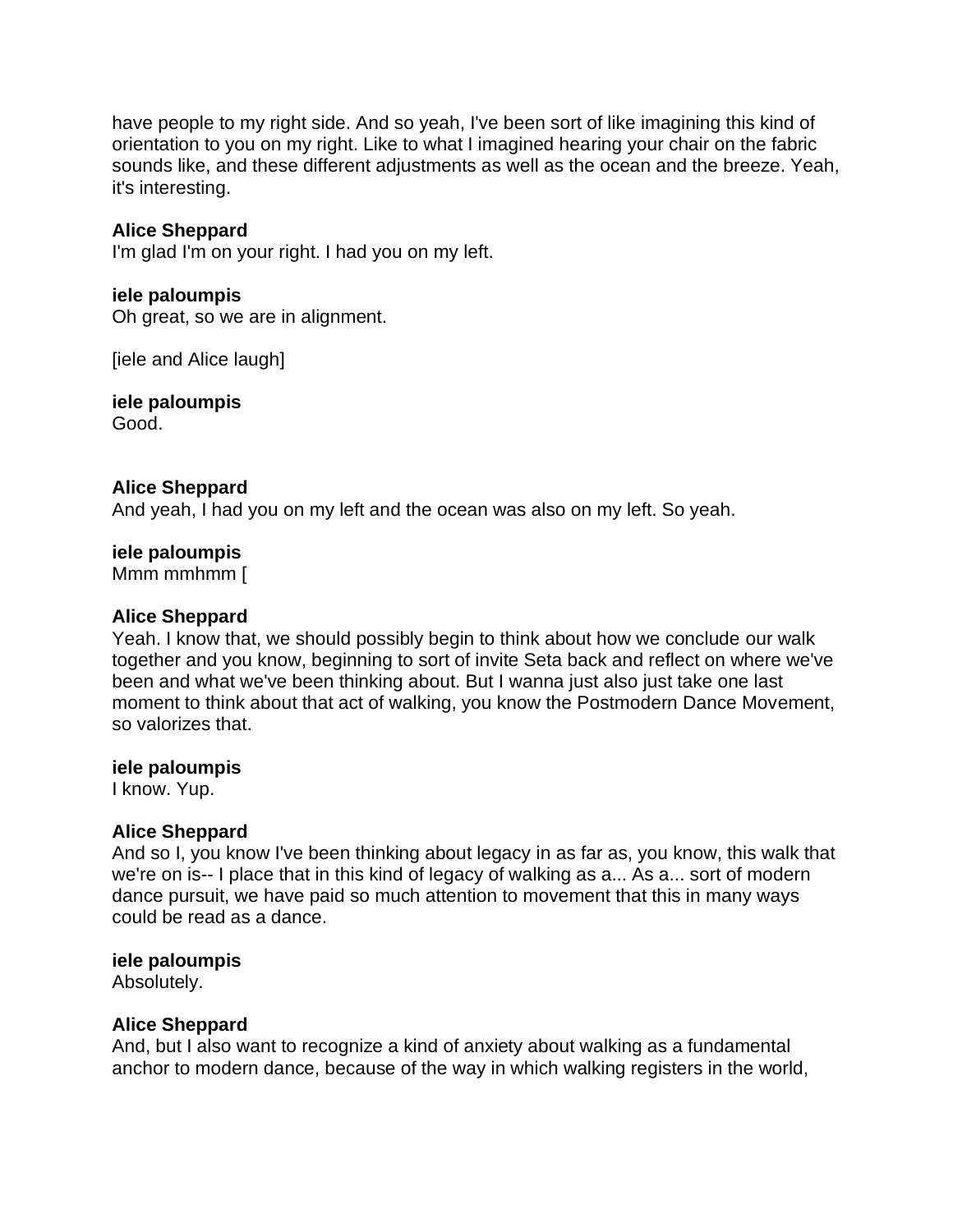you know the ties between walking and citizenship in recognition of humanity and walking of... So walking is not a neutral part of the dance legacy.

## **iele paloumpis**

Mmm mmhmm. Amen. Yeah.

## **Alice Sheppard**

Yeah.

## **iele paloumpis**

Absolutely, yeah just the, or just, I don't know. I just, I've been, I feel like fighting against this word neutral that I feel like is used in postmodern dance for way too long now that I just don't really believe in it as a word, like as a useful descriptor that doesn't mean anything beyond, you know the sort of like various like power dynamics and supremecies of bodies that are white, non-disabled, heterosexual, cisgender, like all the things like that's usually what they mean when they say neutral you know what I mean?

[Alice laughs]

## **iele paloumpis**

So I feel like I've been fighting against that word for a long time.

[iele and Alice laugh]

# **Alice Sheppard**

Oh my god. Every class that I've been in it's set your body to a neutral position and I'm like, woah no!

#### **iele paloumpis**

Yeah I'm like, what does that mean? It's all the things that don't want to be said or sort of don't want to, I don't know make the, that take up so much space socially and in the power structures, they take up all the space, but they don't want to be legible. They don't, it's like, it's this like, insidious like sort of like undercurrent of power. You know?

#### **Alice Sheppard**

Yeah, as if I could ever be neutral.

# **iele paloumpis**

Yeah, exactly.

**Alice Sheppard** As if you could ever neutral.

**iele paloumpis**

Never, never.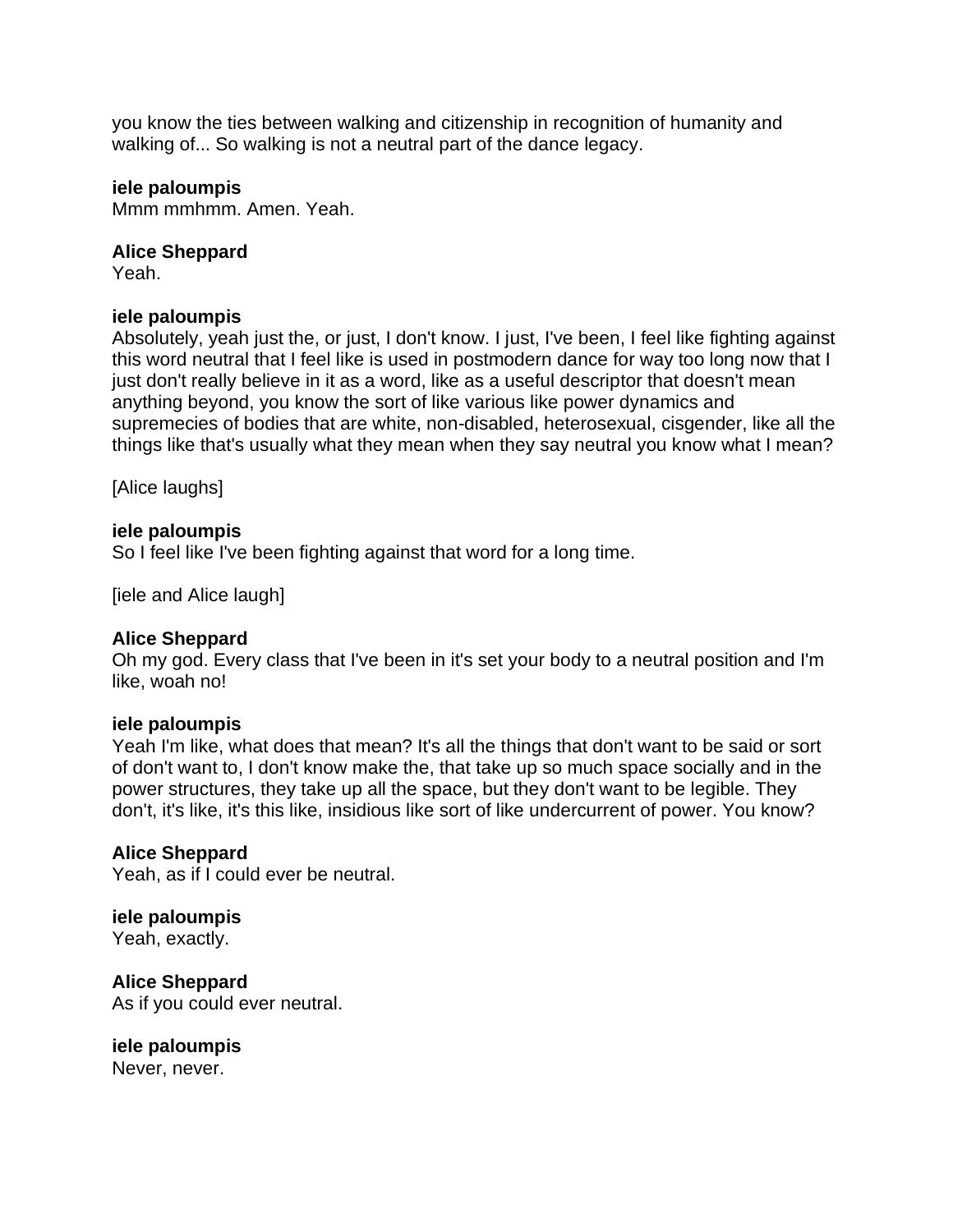## **Alice Sheppard**

Like never.

[iele and Alice laugh]

## **Alice Sheppard**

So how... Every class in that moment of respite --- the resistance to neutrality is so fierce in my head that I imagine that others are having moments of respite and I'm in rage.

#### **iele paloumpis**

Of course, of course, yeah, absolutely. I'm like, please what do you actually mean when you say this? It's just is enraging, it's totally enraging. Yeah.

## **Alice Sheppard**

Yeah.

## **iele paloumpis**

Woo! Woo! I feel like we -- I gotta shake that out. We're on the back on the beach and ought to shake that out of our bodies in some way.

## **Alice Sheppard**

All right, if we're back on the beach shaking that out of a bodies. I'm gonna wave over to someone who looks familiar to me and ask them to like, come on approach and then join our shaking off of the sand or of the rage. Yeah, Seta come on over, come and join us.

#### **Seta Morton**

Yeah, thanks for plopping me on this beach. I've just been sort of laying out here and eavesdropping a bit. Yeah, thank you both so much for taking all of us on the beach today and wow, I mean, I'm thinking I'm with you both in this conversation around like non neutrality and the..yes, Alice, the legacies of that sort of "neutral walk" and all the ways in which we all need to be disturbing that and it connects for me also, you know this question that you were asking Alice about the audience as being in a reciprocal relationship with artists. And it really made me think about ways that Danspace has been -- our staff has been talking so much about our mission and also the values that are sort of embedded within this and at Danspace, it's all about connecting artists with audience. It's something we've sort of been talking about as an identifying is that within that like we are all people in relationships. And also of course, like who is doing the connecting? Who are behind the scenes? Who are the audience? Who is the audience, who are the artists? And, I know iele you, sort of you talk about this a lot about sort of maybe taking pause and thinking about in all of these different dynamics and relationships that yes that there's these possibilities for power dynamics and there's these possibilities for potential harm or lack of care. And, but that, there's also like this major opportunity for care. So I'm just hearing these things and sort of sitting with them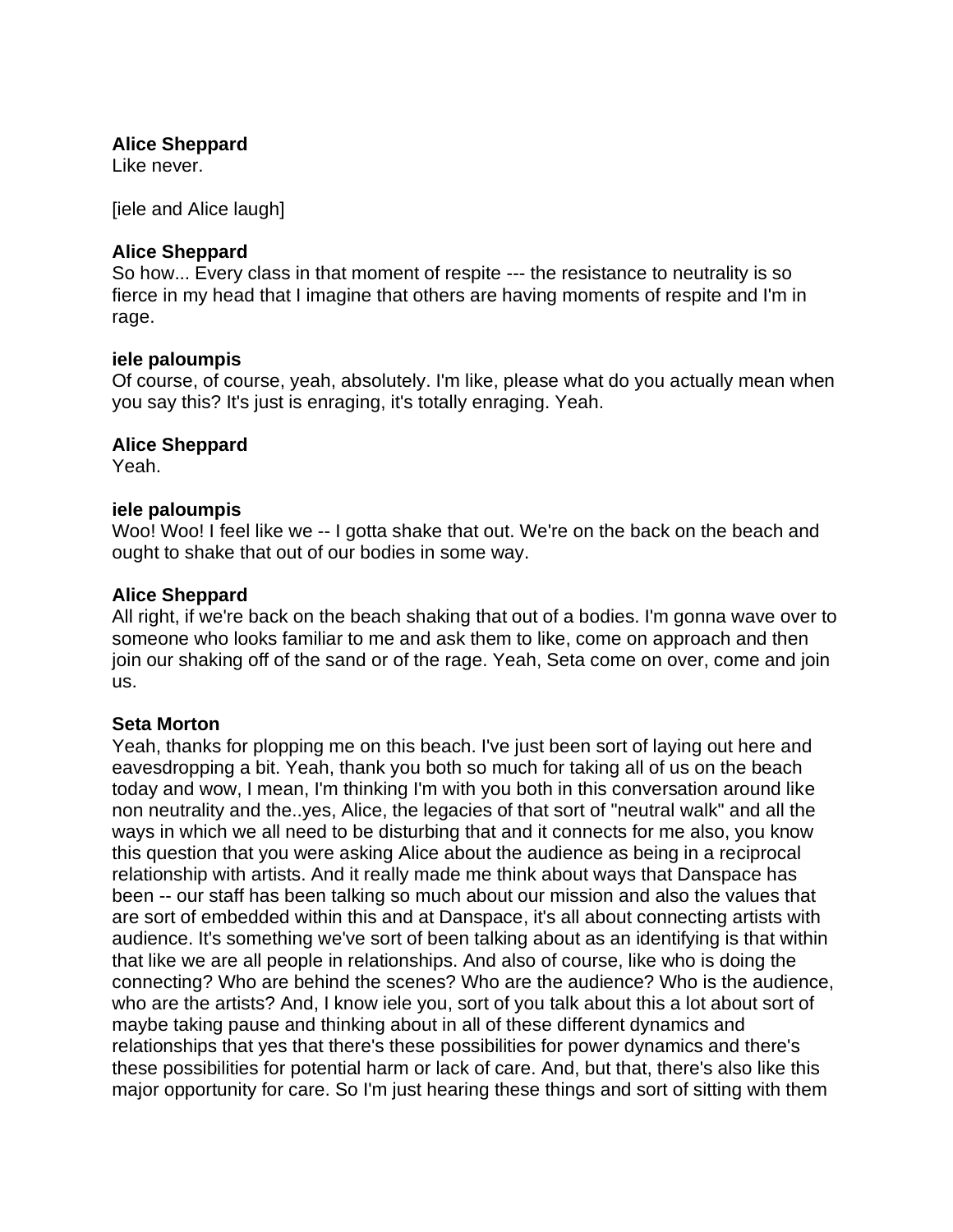and I'm curious to kind of revisit that conversation about reciprocity with you both. What would a reciprocal audience look like? and who else is sort of implicated and a part of that, the sort of other relationships are around them? Something I'm thinking about.

## **iele paloumpis**

Mmm mhmm. I'm just processing your question. Go ahead Alice.

## **Alice Sheppard**

I was thinking, yeah. I mean, hmmm. Actually, my...experience of Danspace is more oriented in the relationships of other artists, not with other audiences. For me Danspace has, there have been audiences at Danspace. But it's always been about the other artists I've been in rehearsal or performing with, or, yeah. It's so interesting, my memories of Danspace are always artists, not audiences.

#### **iele paloumpis**

Yeah, I mean, I think about the fact that like, in any institutional sort of organization space it's like, there's always like a weird mishmash of like sort of like who the demographics, like sort of like the, of that space are and cater to like, sort of like who are the people that maybe are potentially in this case connected to Danspace that might not be connected to me in my work prior to that relationship. But then there's also the people that myself, like me, iele as a, trans, queer, white, disabled, visually impaired artist, like who are the people that I'm bringing in that might not have come to Danspace prior. Do you know what I mean? Like, there's always this sort of like interesting thrust of you know of when you, when spaces that maybe have a certain history of who attends a space. And then like, in terms of like having, various artists who occupy marginalized identities and then sort of like seeing, I'm always there kind of interested in sometimes like feeling the schism of like who's in the audience because of those various reasons and sort of like, you know feeling the potential intermingling of the different people and those maybe tensions or power dynamics but also like potential for like real expansion and growth and possibility for care. I'm curious about that. I think that there's, I don't know, I'm interested in, and always sort of widening and expanding and allowing those tensions to exist, challenging them and sort of like, I think I do have this desire for like really being with each other's complexity. I'm allowing the complexity to be felt and the nuance to be felt in the space.

# **Seta Morton**

Yeah, thank you. Thank you both so much and I think that, you know something that I've been thinking about in sort of what yeah. What it means to sit with the complexity, what it means to take that care for I think something that a lot of us have learned in this past year is that, you know these things take, they take time. And so yeah, slowing down, taking the time. And so I know that we sort of have a hard out so I just wanna ask one more question and then we can sort of wrap up our time but, yeah, that's something that I'm trying to, something that I've learned this year that I'm sort of taking with me is that these, that we need to sit with these complexities, that we need to take this care, and know what that actually means and take the time. And that's something I'm sort of holding on to and something learned from this year. And so I'm wondering from you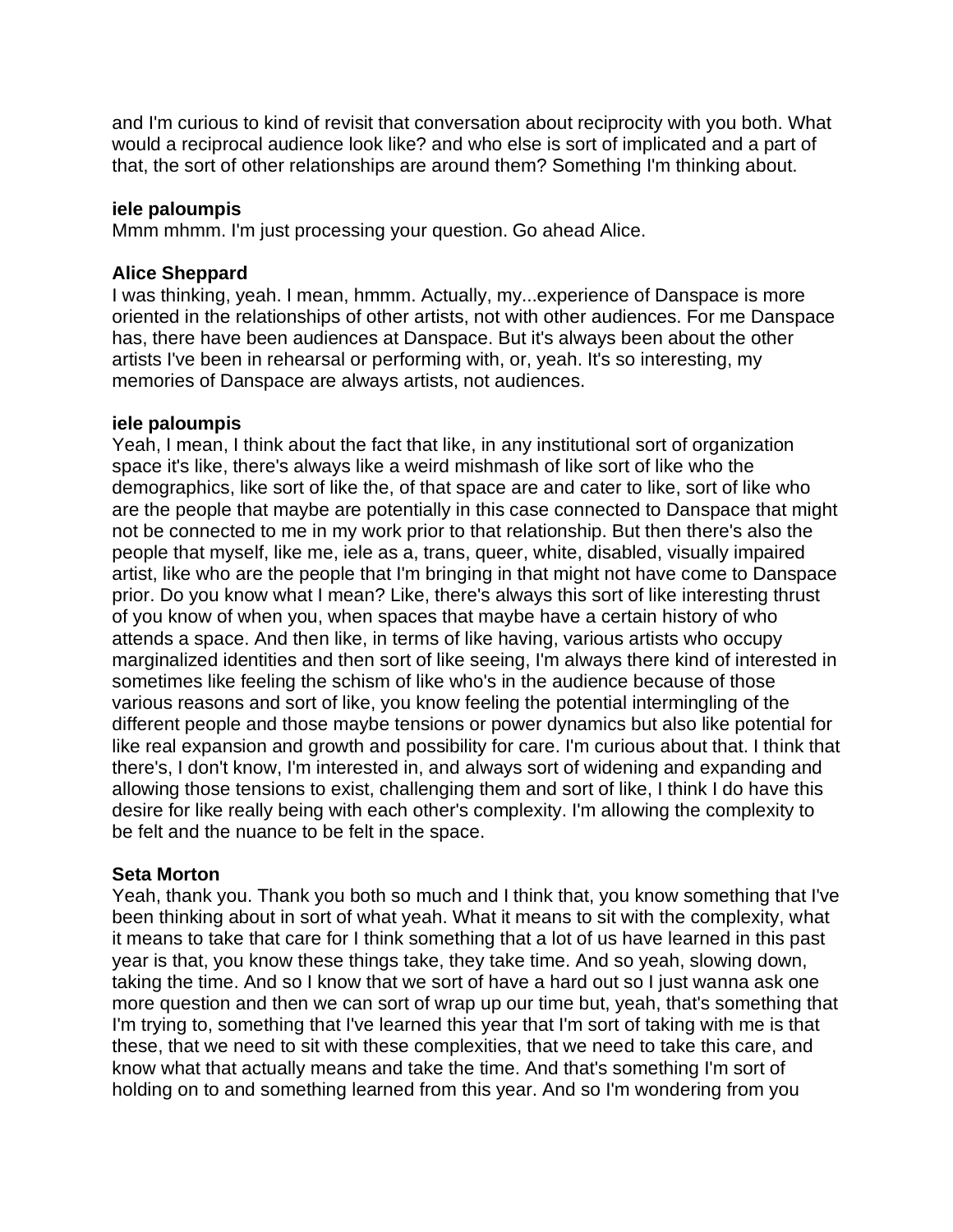both if there's anything that maybe you have had during this past year of pandemic and so many other things and is there anything that you want to sort of hold on to any ways of working and it uses of your time or any sort of different kinds of pace or rhythm that you'd like to take with you or that you would encourage others to hold onto?

# **Alice Sheppard**

You know, Yeah. I'm actually going to respond as honestly as I can, but I don't mean this to be contrarian. For me, I know the conversation has been about time and productivity and the things have been completely out of control, but actually the thing I want to take away and I know that I will take away is reorienting to space, more than time. Yeah, I have, come to see space very differently. I have barely been outside. So I have lived in my home in a way that I have not lived in my home.

## **iele paloumpis**

Same

# **Alice Sheppard**

So I see space very differently. I've danced in my bed. I've danced in my bathtub. I've danced in a tree. I've danced in the hallway. I've danced, I've danced all of these spaces. Like my space. The thing I think I will continue to be changed by is the recognition of how space works or could work.

# **iele paloumpis**

Mmm. Mhmm. Mhmm. Yeah for me, I think that, like a think that I hope gets carried through, I know that this has been a conversation like amongst a lot of disabled folks that I'm connected with is that, people have been, using technology and using, as an access tool so that we can all connect to each other so that people who are needing to be home, can still participate. and I certainly hope that that's something that is carried through in this time, like beyond this time. So that disabled folks or anyone for whatever reason, if it's like childcare, you know any number of reasons like are not able to physically to be present that we continue to collectively have the care enough to, you know find ways that we have all learned that are very possible to remain connected, but that continues. And then it's not something that has just been made available to, you know mostly non-disabled people who have been like inconvenienced during this time of pandemic, and then isolation. But that's something that I think a lot of disabled people have been asking for a long time. So I hope that kind of... Inclusivity of folks who can't be physically present is able to continue.

# **Seta Morton**

Yes. Thank you. Thank you, thank you so much, Alice and iele and for taking us on this walk on the beach today I so appreciated being with you both.

# **iele paloumpis**

Yeah. Thank you, Seta. Thank you for having us.

# **Alice Sheppard**